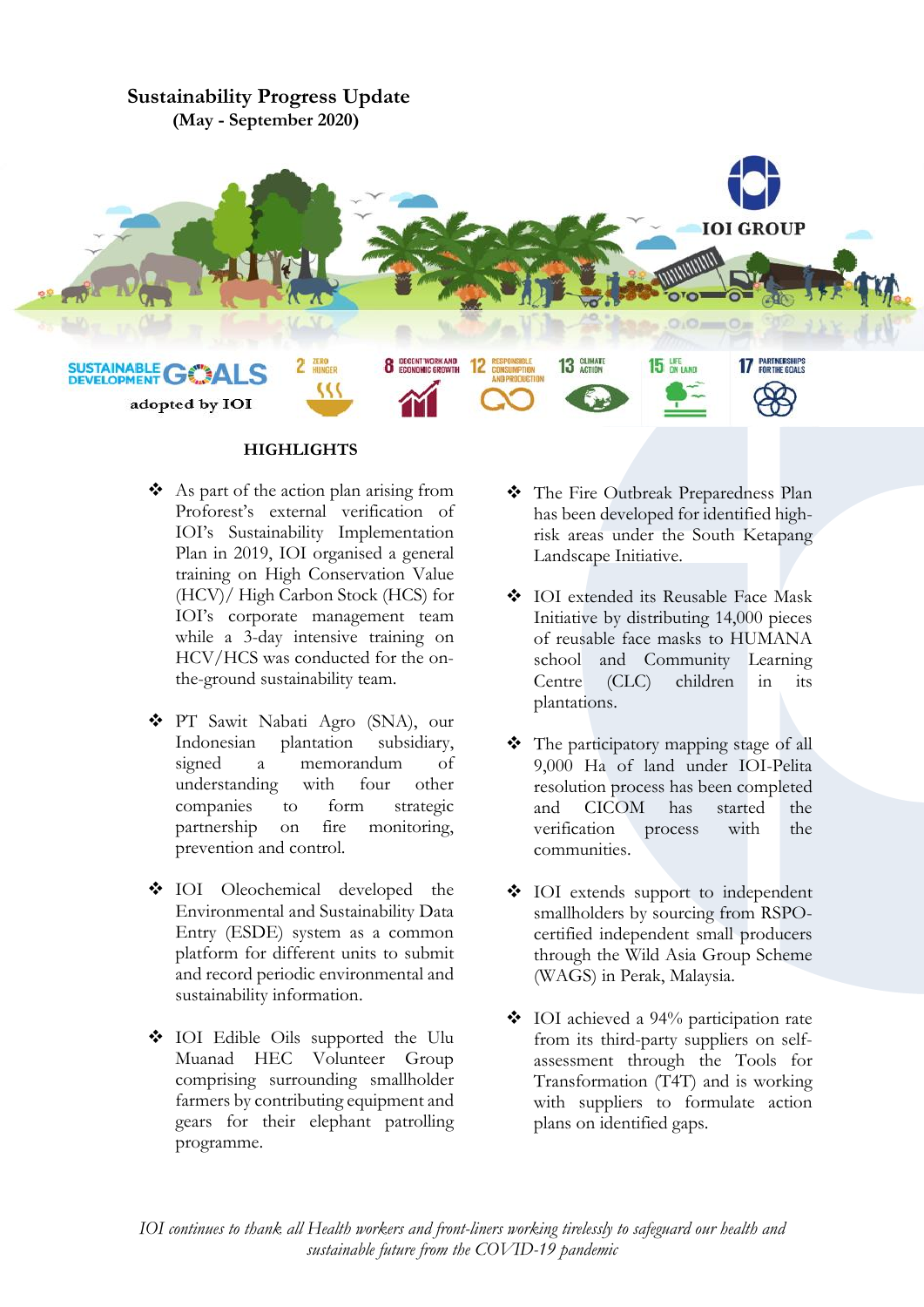

# **1. Environment**

# **a. Intensive Training on High Conservation Value and High Carbon Stock Approach**

An intensive training session on High Conservation Value (HCV) and High Carbon Stock (HCS) areas was conducted from 17 to 19 August 2020 by Proforest at IOI headquarters. The training was part of the action plans in the Sustainability Implementation Plan to provide knowledge and skills in the identification, classification and management of HCV and HCS areas within IOI's operations. Case studies for designated HCV-HCS areas within IOI's plantations were also incorporated as part of the training modules.



*Group photo of participants attending the intensive HCV-HCSA training during MCO*

The basic training on HCV/HCS was attended by the relevant IOI headquarters Heads of Departments and Sustainability Teams while the Intensive Practitioner Training was attended (some via Zoom) by IOI's sustainability personnel from all regions (including Peninsular Malaysia, Sabah and Ketapang, Indonesia).

### **b. Memorandum of Understanding (MOU) on Fire Management**



*The management teams from companies involved in the MOU*

In August 2020, our Indonesian plantation subsidiary PT Sawit Nabati Agro (SNA), as part of its commitment to reduce the risk of fire within PT SNA and the surrounding areas, formed a strategic partnership with neighbouring companies as part of its comprehensive fire management plan. PT SNA signed a one-year MOU with four other companies (namely PT Buana Megatama Jaya, PT Hutan Ketapang Industri, PT Mayangkara Tanaman Industri and PT Nusantara Kalimantan Lestari) to collaborate in information sharing, regular joint-socialisation to the

adjacent communities as well as fire monitoring, prevention and control activities. The strategic partnership is expected to enhance the existing fire management efforts by each respective company.

### **c. Training on Fire Prevention and Monitoring**

One of the major challenges faced in fire prevention and control is on early fire detection as late detection generally results in a fire outbreak which is hard to control. Drone Thermal Imaging is the latest technology currently being used by our firefighting team to assist in early fire detection. The ability to display the average temperature of an object from afar allows for rapid monitoring to be done at locations which are not readily accessible due to safety issues. In June 2020, a training was conducted involving the emergency response team in PT SNA to ensure our team are competent in operating the drone for more effective fire monitoring activities.



*Fire monitoring training conducted by Pak Eko, GIS Manager*

#### **d. Web-Based Sustainability Database**

**adopted by IOI**

SUSTAINABLE GOA

IOI Oleochemical (IOI Oleo) embarked on the development of the Environmental and Sustainability Data Entry (ESDE) system, which is aimed at creating a common platform for users to submit and record periodic environmental and sustainability information and to serve as a means for management to access current sustainability performance and determine future targets. The ESDE system will also be further improved to incorporate various data processing and publishing features to enhance its capability as a one-stop platform. This key development will ensure a more efficient and systematic data entry and management system across IOI Oleo's global operations. The ESDE system has already been launched at three sites and will be launched at two more sites within the first half of 2021.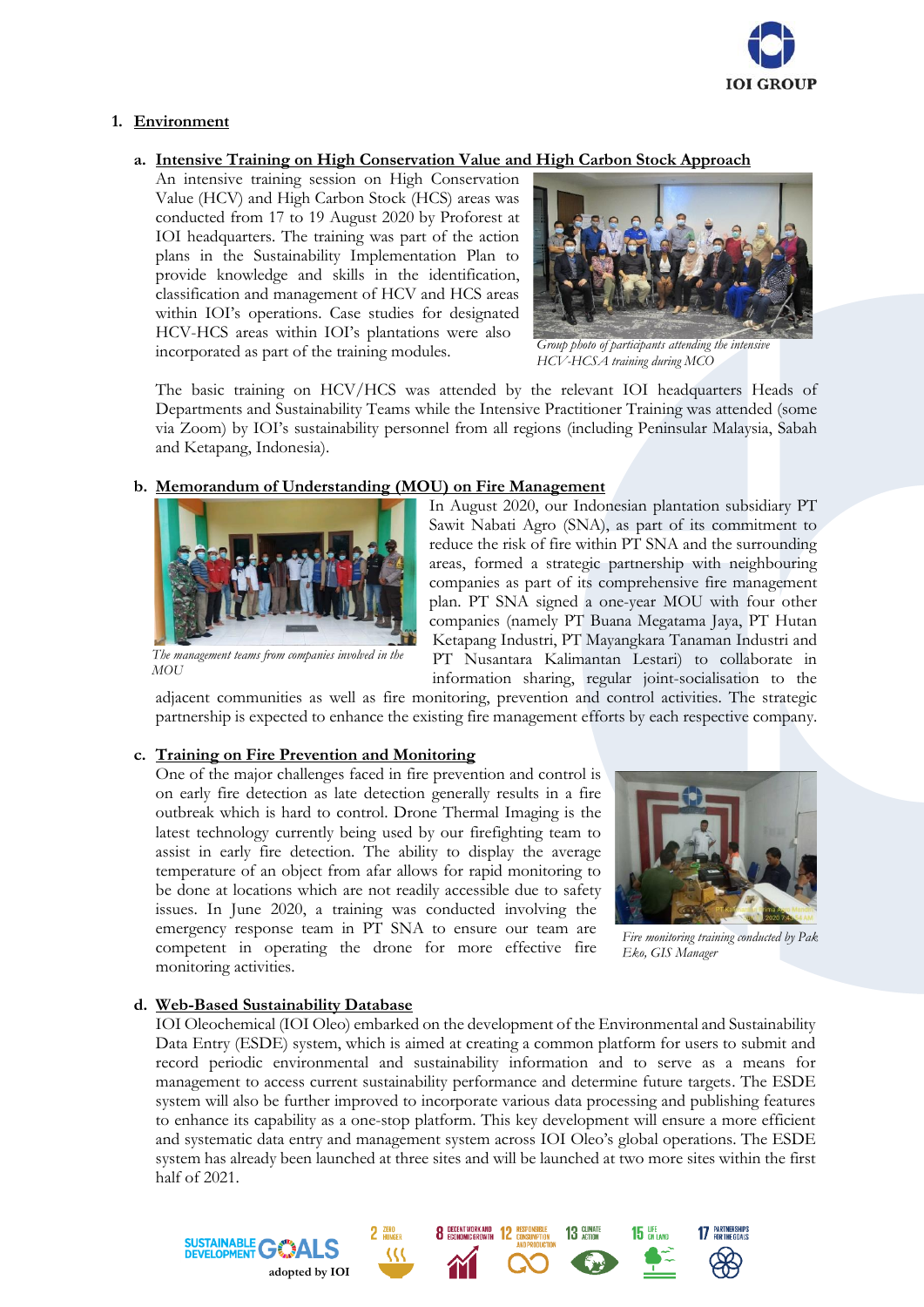

# **e. IOI Edible Oils (IOIEO) Supports Minimising Human-Elephant Conflicts**



*Volunteer group conducting patrolling on elephant movement*

# **f. South Ketapang Landscape Initiative**

Following IOI's commitment in protecting rare, threatened and endangered (RTE) species, IOIEO was involved in supporting the Ulu Muanad HEC Volunteer Group that conduct night surveillances to minimise human-elephant conflict. In August 2020, IOIEO provided each team member of the volunteer group which comprising surrounding smallholder farmers with equipment and gears that are needed for their patrolling programme. The group utilises non-invasive method by re-directing wandering elephants away from the smallholders' and estate plots while also collecting critical data on elephant movement to assist in future wildlife management.

Coinciding with the dry season (April to August 2020), PT SNA focused its efforts on fire prevention, which is one of the three pillars of the South Ketapang Landscape Initiative (in addition to Conservation and Village Development). A Fire Outbreak Preparedness Plan that has been developed, focusing on high-risk areas included engagement with six local villages adjacent to PT SNA, neighbouring timber plantations, and local authorities. PT SNA's surveyance and area monitoring capacity was further enhanced with regular joint patrols and fire drills with the *Masyarakat Peduli Api* (MPA) from the respective villages. PT SNA also assisted local farmers with heavy machinery to conduct land clearing and thus reduce the need for the farmers to use fire for land clearance. As of to date, PT SNA has assisted seven villages in their land clearing activity.

### **2. Social**

#### **a. Movement Control Order (MCO) during COVID-19 Pandemic**

As the COVID-19 pandemic continues to be a threat to our plantation communities, IOI extended the *"Reusable Face Mask*" Initiatives to children living within our plantation. In July 2020, we distributed about 14,000 pieces of reusable face mask to the school children studying at HUMANA Schools and Community Learning Centres in our operating units at Sandakan and Lahad Datu, Sabah. The distributed face masks comply with the N95 requirements to ensure that our children have the necessary personal protective equipment (PPE) to stay safe while practising all the standard operating procedures and guidelines issued by the Ministry of Health and the management respectively.



*HUMANA's student at estate in Sandakan with their new reusable mask.*

### **b. IOI-Pelita Land Dispute Resolution Process**

The second stage of the Conflict Resolution Process, the Community Participatory Mapping was restarted by the communities and local NGOs (CICOM) in June 2020, soon after the movement control order due to COVID-19 pandemic was lifted in Sarawak. By the end of July 2020, the mapping process of all 9,000 Ha of land under the Provisional Lease has been completed and community participatory maps were developed for each community. In August 2020, CICOM began the process of map verification with all 8 affected communities. An additional community, the Penans of Long Lapok, submitted their land claim and joined the resolution process.

#### **3. Transparency and Wider Engagement**

SUSTAINABLE **G** 

#### **a. Smallholders Support and Engagement**

**adopted by IOI**

External fresh fruit bunch (FFB) suppliers supplying to Unico Oil Mill were invited for a few sessions of training in July 2020. The objectives of the training were to improve the quality of FFB and palm oil production from external suppliers and to improve the overall oil extraction rate as well as to

**8** DECENT WORK AND